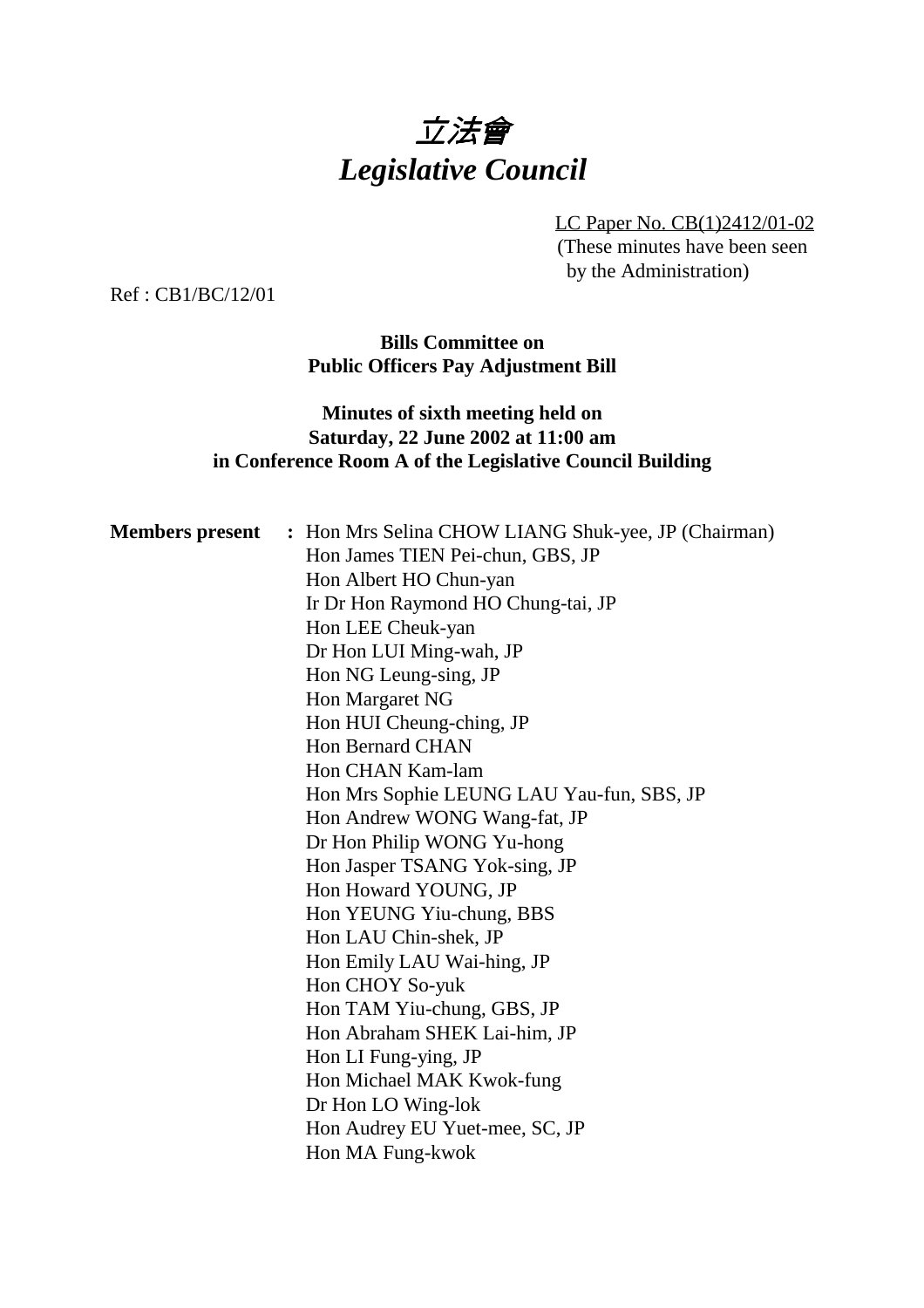| <b>Member</b><br>attending          | : Hon CHAN Yuen-han, JP                                                                                                                                                                                                                                                                                                                                                                                                                                                                            |
|-------------------------------------|----------------------------------------------------------------------------------------------------------------------------------------------------------------------------------------------------------------------------------------------------------------------------------------------------------------------------------------------------------------------------------------------------------------------------------------------------------------------------------------------------|
| <b>Members absent</b>               | : Dr Hon David CHU Yu-lin, JP<br>Hon Cyd HO Sau-lan<br>Hon Eric LI Ka-cheung, JP<br>Hon CHEUNG Man-kwong<br>Hon CHAN Kwok-keung<br>Hon LEUNG Yiu-chung<br>Hon IP Kwok-him, JP                                                                                                                                                                                                                                                                                                                      |
| <b>Public officers</b><br>attending | : Mrs Jessie TING<br>Deputy Secretary for the Civil Service (2)<br>Mr Ian WINGFIELD<br>Law Officer (Civil Law)<br>Department of Justice<br>Mr David MORRIS<br>Deputy Law Draftsman<br>Department of Justice<br>Mrs Carrie LAM<br>Director of Social Welfare<br>Ms Bernadette LINN<br>Principal Assistant Secretary for the Treasury (B)<br>Ms Monica LAW<br>Senior Assistant Law Draftsman<br>Department of Justice<br>Ms Angelina FUNG<br>Principal Assistant Secretary for the Civil Service (2) |
| <b>Attendance by</b><br>invitation  | : Fighting for Social Welfare Alliance<br>Mr CHEUNG Chi-wai<br>Representative                                                                                                                                                                                                                                                                                                                                                                                                                      |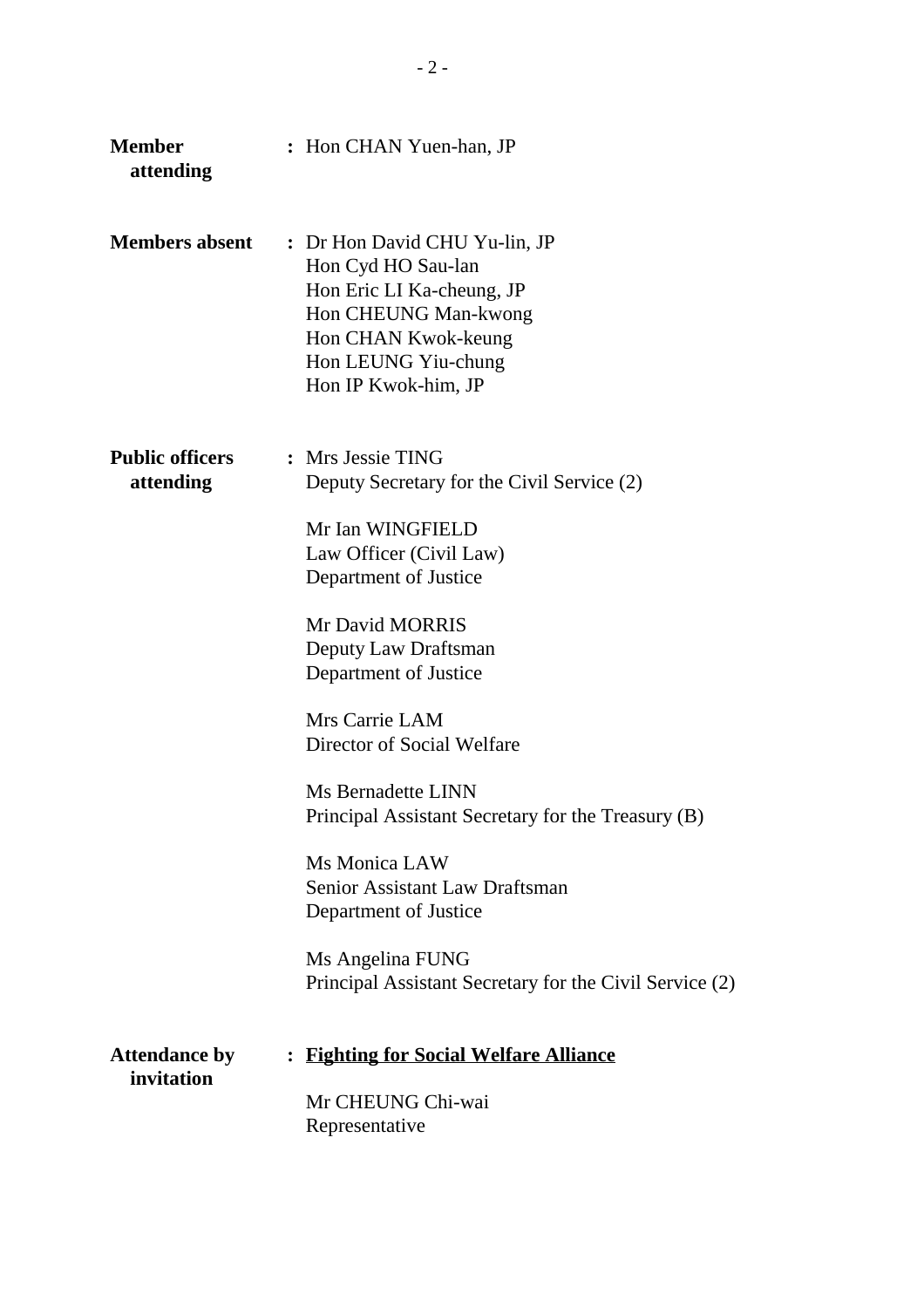| <b>Clerk in attendance:</b> Miss Salumi CHAN |                                |
|----------------------------------------------|--------------------------------|
|                                              | Chief Assistant Secretary (1)5 |

**Staff in attendance :** Mr Jimmy MA Legal Adviser

> Miss Kitty CHENG Assistant Legal Adviser 5

Ms Rosalind MA Senior Assistant Secretary (1)9

# **I. Meeting with deputations and the Administration**

| $(LC$ Paper No. $CB(1)2086/01-02(03)$ — Committee Stage amendment   | to                                  |
|---------------------------------------------------------------------|-------------------------------------|
|                                                                     | clause 9 proposed<br>by<br>the      |
|                                                                     | Administration                      |
| LC Paper No. LS $109/01-02$ (Annex) —                               | Letter dated 5 June 2002 from the   |
|                                                                     | Assistant Legal Adviser to the      |
|                                                                     | Administration                      |
| LC Paper No. $CB(1)1964/01-02(02)$ The Administration's reply dated |                                     |
|                                                                     | 10 June 2002 to the Assistant Legal |
|                                                                     | Adviser                             |
| LC Paper No. $CB(1)2080/01-02(01)$ —                                | Letter dated 20 June 2002 from the  |
|                                                                     | Assistant Legal Adviser to the      |
|                                                                     | Administration                      |
| LC Paper No. $CB(1)2086/01-02(02)$ The Administration's reply dated |                                     |
|                                                                     | 21 June 2002 to the Assistant Legal |
|                                                                     | Adviser                             |
| LC Paper No. $CB(1)2056/01-02(04)$ —                                | Committee Stage amendment<br>to     |
|                                                                     | clause 4 proposed<br>by<br>the      |
|                                                                     | Administration                      |
| LC Paper No. $CB(1)2086/01-02(01)$ —                                | Submission from Fighting for Social |
|                                                                     | Welfare Alliance)                   |

The Bills Committee deliberated (Index of proceedings attached at **Appendix**).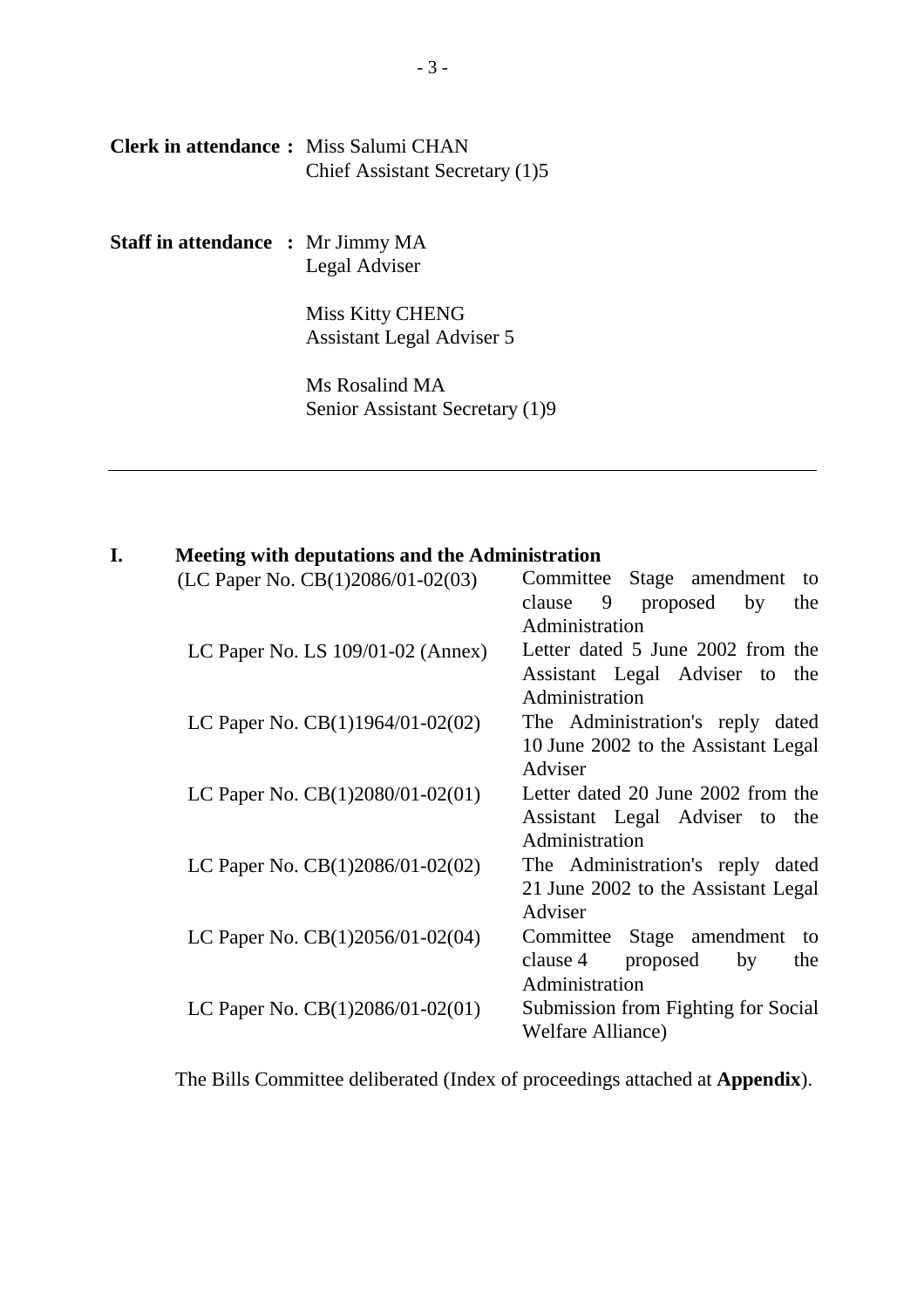Follow-up actions to be taken by the Administration

2. The Administration undertook to provide the Bills Committee with the following information:

### Purpose and scope of the Bill

- (a) According to the Administration, the Bill was a piece of one-off legislation for reducing the pay and amounts of allowances payable to certain categories of public officers with effect on and from 1 October 2002. The Administration should consider setting out clearly in the long title of the Bill this purpose and the categories of public officers covered by the Bill.
- (b) To consider adding a clause on "Application" in the main body of the Bill, setting out clearly the categories of public officers covered by the Bill.
- (c) To consider providing a definition of "civil servants" in clause 2 of the Bill.
- (d) On clauses 3(3), 4(3) and 5 of the Bill, to provide information on the following:
	- (i) A list showing the categories of civil servants referred to in clause  $3(3)(a)$ , (b) and (c) of the Bill, with examples of the grades covered under these three subclauses;
	- (ii) A list showing the categories of ICAC officers referred to in clause  $4(3)(a)$ , (b) and (c) of the Bill, with examples of the grades covered under these three subclauses;
	- (iii) A list showing the categories of public officers referred to in clause  $5(a)$ , (b) and (c) of the Bill, with examples of the grades covered under these three subclauses;
	- (iv) The difference between "determined" and "adjusted"; and
	- (v) The difference between "in accordance with" and "by reference to".

#### Judges and judicial officers

(e) To amend clause 10 (Exempted public officers and allowances) and Schedule 3 (Exempted public officers and allowances) of the Bill to reflect the policy intent that the Bill did not apply to judges and judicial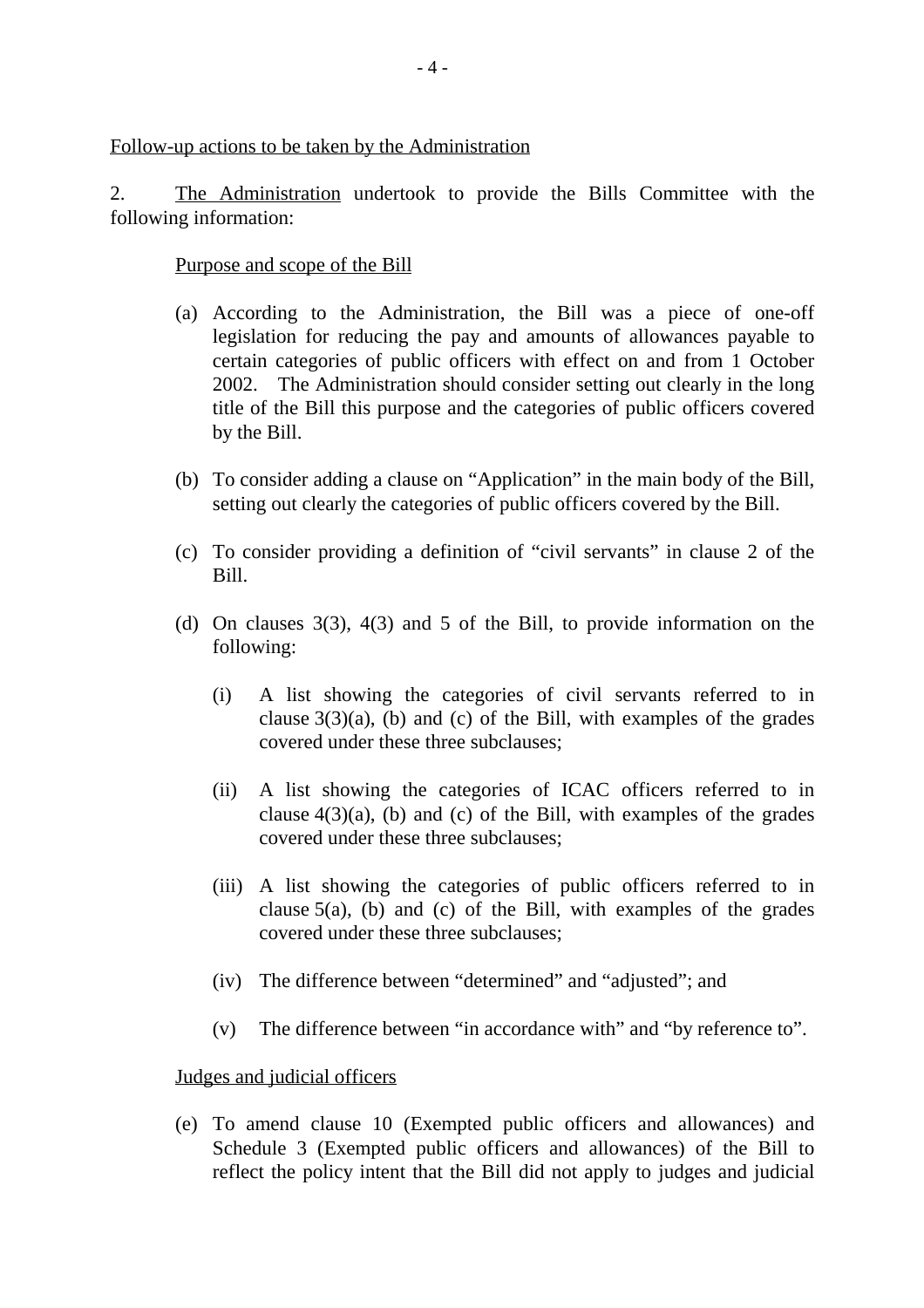officers, e.g. to remove the reference to "Exempted" from the heading of clause 10 and Schedule 3.

(f) To provide information on the existing mechanism for determining and adjusting the pay and conditions of service for judges and judicial officers.

# Statutory bodies, publicly funded bodies and subvented organizations

- (g) To provide a list of statutory bodies and publicly funded bodies which were not covered by the Bill.
- (h) To provide a list of statutory bodies, publicly funded bodies and subvented organizations which were required to comply with the principle that the terms of service for their staff should be no better than those of comparable civil service ranks.
- (i) To provide a copy of the letter issued by the Administration to publiclyfunded bodies and subvented organizations on the implications of the proposed civil service pay reduction on them.
- (j) To provide information on the Administration's review of the remuneration packages of the senior executives of the selected statutory bodies and publicly funded bodies.
- (k) To explain the impact of the Bill on the staff of the Office of The Ombudsman.

(*Post-meeting note:* The Administration's response to paragraph 2(a) to (k) was circulated to members vide LC Paper Nos.  $CB(1)2121/01-02(01)$  to  $(05)$  on 26 June 2002.)

### Date of next meeting

3. Members agreed that the seventh meeting of the Bills Committee would be held on Tuesday, 25 June 2002 at 4:30 pm.

#### **IV. Any other business**

4. There being no other business, the meeting ended at 1:15 pm.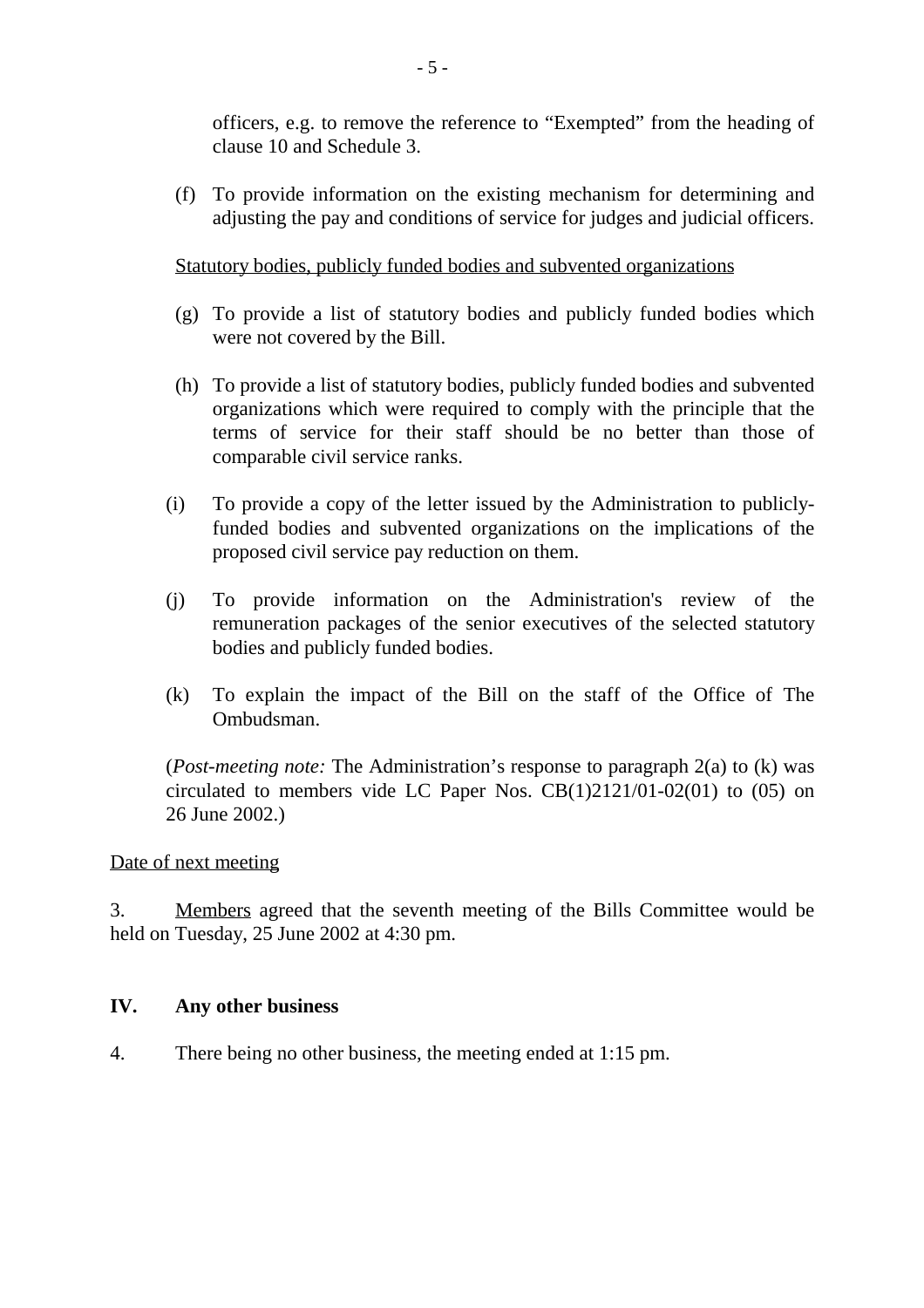Legislative Council Secretariat 8 August 2002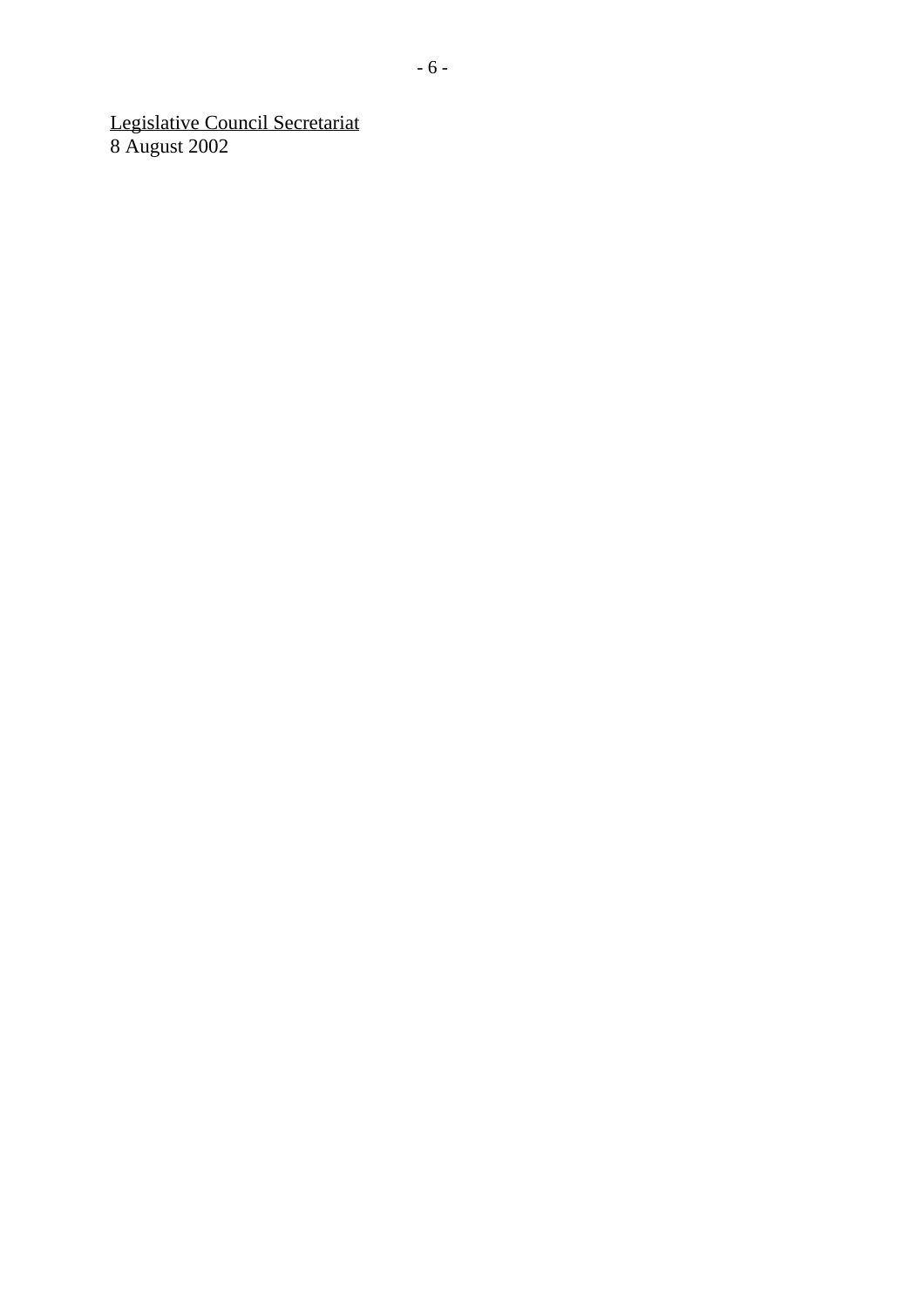# **Appendix**

# **Proceedings of the sixth meeting of the Bills Committee on Public Officers Pay Adjustment Bill Meeting on Saturday, 22 June 2002 at 11:00 am in Conference Room A of the Legislative Council Building**

| <b>Time</b>       | <b>Speaker</b>                                                 | Subject(s)                                                                                                                                                                                                                                          | <b>Action</b> |  |  |
|-------------------|----------------------------------------------------------------|-----------------------------------------------------------------------------------------------------------------------------------------------------------------------------------------------------------------------------------------------------|---------------|--|--|
|                   |                                                                |                                                                                                                                                                                                                                                     | required      |  |  |
|                   | Agenda Item I - Meeting with deputation and the Administration |                                                                                                                                                                                                                                                     |               |  |  |
| $000000 - 000127$ | Chairman                                                       | Welcoming<br>(a)<br>and<br>introductory remarks                                                                                                                                                                                                     |               |  |  |
|                   |                                                                | Administration's response<br>(b)<br>on clause 9 of the Bill                                                                                                                                                                                         |               |  |  |
| $000127 - 000150$ | Administration                                                 | Clause 9                                                                                                                                                                                                                                            |               |  |  |
| $000150 - 000411$ | Chairman                                                       | Long title                                                                                                                                                                                                                                          |               |  |  |
| 000411 - 000436   | Mr Albert HO                                                   | -ditto-                                                                                                                                                                                                                                             |               |  |  |
| 000436 - 000546   | Administration                                                 | -ditto-                                                                                                                                                                                                                                             |               |  |  |
| $000546 - 000611$ | Mr Albert HO                                                   | Categories of public officers<br>covered by the Bill                                                                                                                                                                                                |               |  |  |
| $000611 - 000715$ | Administration                                                 | -ditto-                                                                                                                                                                                                                                             |               |  |  |
| 000715 - 000734   | Mr Albert HO                                                   | -ditto-                                                                                                                                                                                                                                             |               |  |  |
| 000734 - 000750   | Administration                                                 | -ditto-                                                                                                                                                                                                                                             |               |  |  |
| 000750 - 000802   | Mr Albert HO                                                   | -ditto-                                                                                                                                                                                                                                             |               |  |  |
| 000802 - 000912   | Administration                                                 | -ditto-                                                                                                                                                                                                                                             |               |  |  |
| 000912 - 001045   | Miss Margaret NG                                               | Long title<br>(a)                                                                                                                                                                                                                                   |               |  |  |
|                   |                                                                | Exclusion of judges and<br>(b)<br>judicial<br>officers<br>from<br>application of the Bill and<br>information on the existing<br>mechanism for determining<br>and adjusting the pay and<br>conditions of service for<br>judges and judicial officers | Admin         |  |  |
| 001045 - 001257   | Administration                                                 | -ditto-                                                                                                                                                                                                                                             |               |  |  |
| 001257 - 001346   | Legal Adviser                                                  | Long title                                                                                                                                                                                                                                          |               |  |  |
| 001346 - 001518   | Miss Margaret NG                                               | -ditto-                                                                                                                                                                                                                                             |               |  |  |
| 001518 - 001543   | Administration                                                 | -ditto-                                                                                                                                                                                                                                             |               |  |  |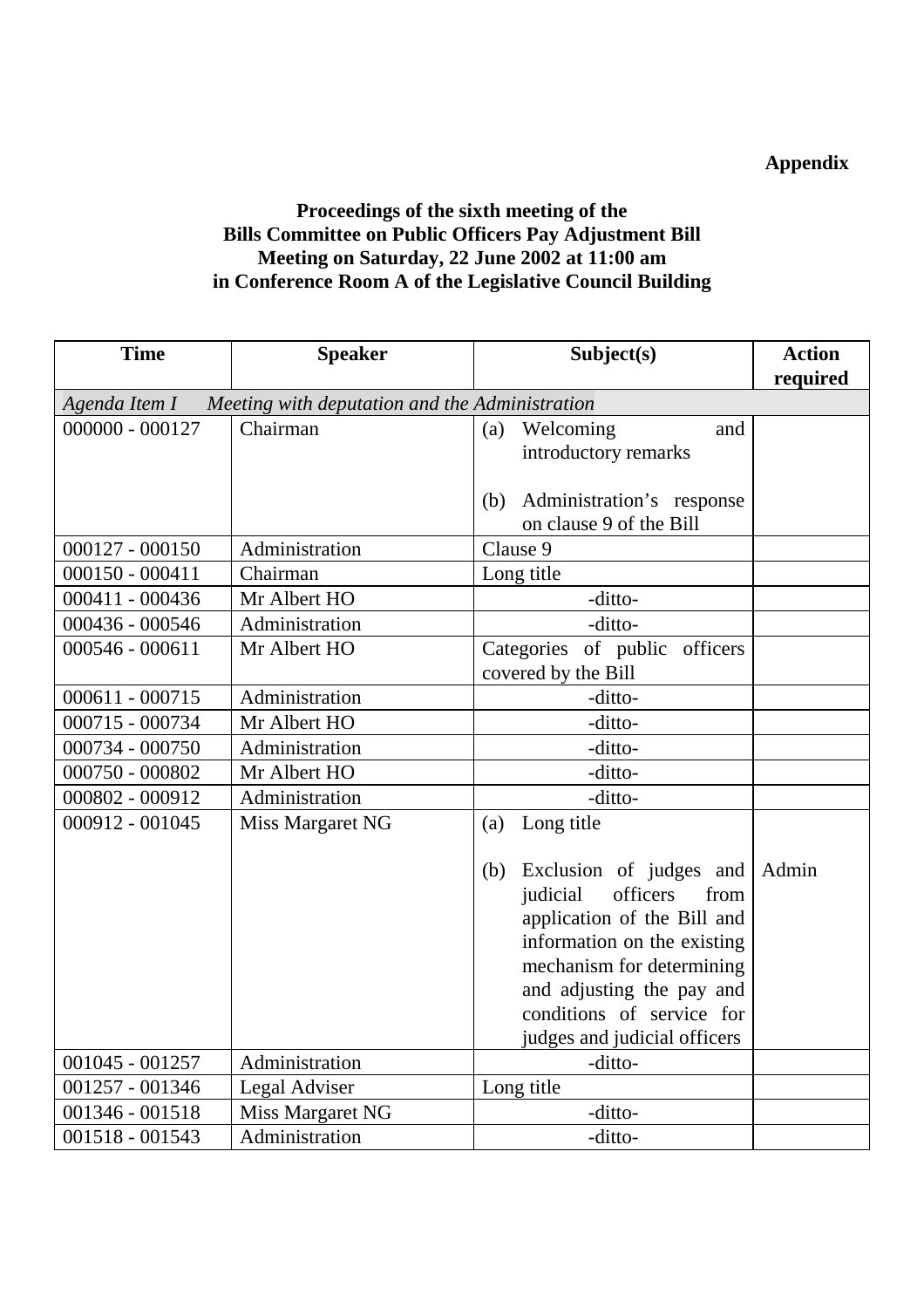| <b>Time</b>       | <b>Speaker</b>   | Subject(s)                                                                                                            | <b>Action</b><br>required |
|-------------------|------------------|-----------------------------------------------------------------------------------------------------------------------|---------------------------|
| 001543 - 001556   | Chairman         | Long title                                                                                                            |                           |
| 001556 - 001715   | Miss Margaret NG | Exclusion of judges and judicial<br>officers from application of the<br><b>Bill</b>                                   |                           |
| 001715 - 001850   | Administration   | -ditto-                                                                                                               |                           |
| 001850 - 001902   | Chairman         | -ditto-                                                                                                               |                           |
| 001902 - 001914   | Legal Adviser    | Long title                                                                                                            |                           |
| 001914 - 001942   | Miss Margaret NG | -ditto-                                                                                                               |                           |
| 001942 - 002043   | Ms Audrey EU     | To set out clearly in the long<br>title of the Bill the categories of<br>public officers covered by the<br>Bill       |                           |
| 002043 - 002129   | Administration   | -ditto-                                                                                                               |                           |
| 002129 - 002156   | Chairman         | -ditto-                                                                                                               |                           |
| $002156 - 002218$ | Miss Margaret NG | To set out clearly in the main<br>body of the Bill the categories<br>of public officers covered by the<br><b>Bill</b> |                           |
| 002218 - 002329   | Administration   | -ditto-                                                                                                               |                           |
| 002329 - 002601   | Ms Audrey EU     | To set out clearly the scope of<br>application of the Bill in the<br>long title and the main body of<br>the Bill      |                           |
| $002601 - 002645$ | Administration   | -ditto-                                                                                                               |                           |
| 002645 - 002657   | Chairman         | -ditto-                                                                                                               | Admin                     |
| 002657 - 002713   | Ms Audrey EU     | -ditto-                                                                                                               |                           |
| 002713 - 002841   | Legal Adviser    | -ditto-                                                                                                               |                           |
| 002841 - 002923   | Chairman         | Clause 2                                                                                                              |                           |
| 002923 - 003008   | Miss Margaret NG | consider<br>To<br>providing<br>a<br>definition of "civil servants" in<br>clause 2 of the Bill                         |                           |
| 003008 - 003017   | Chairman         | -ditto-                                                                                                               |                           |
| 003017 - 003151   | Administration   | -ditto-                                                                                                               |                           |
| 003151 - 003238   | Miss Margaret NG | -ditto-                                                                                                               |                           |
| 003238 - 003328   | Administration   | -ditto-                                                                                                               |                           |
| 003328 - 003408   | Miss Margaret NG | -ditto-                                                                                                               |                           |
| 003408 - 003500   | Administration   | -ditto-                                                                                                               |                           |
| 003500 - 003637   | Legal Adviser    | -ditto-                                                                                                               |                           |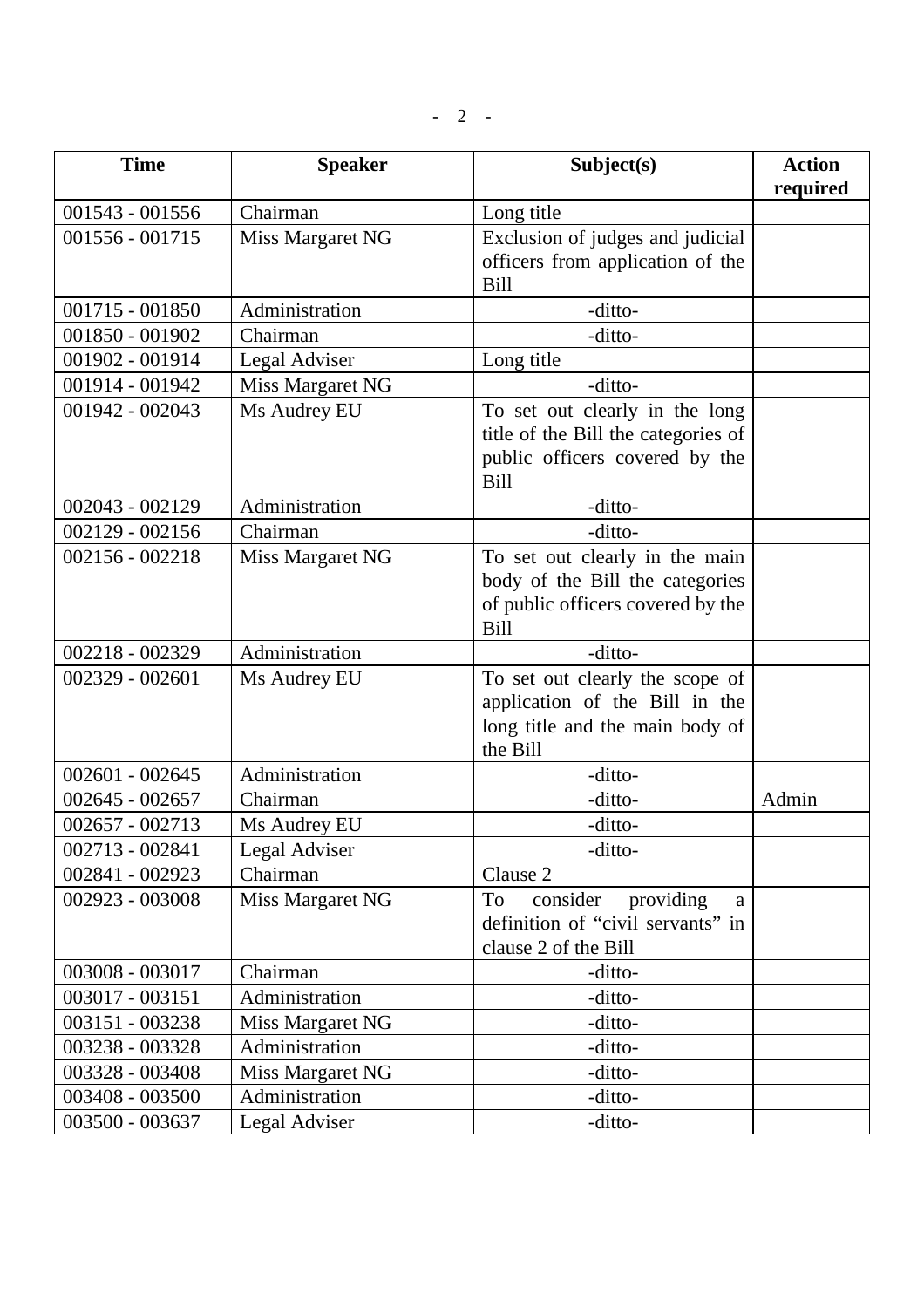| <b>Time</b>       | <b>Speaker</b>                     | Subject(s)                                                         | <b>Action</b> |
|-------------------|------------------------------------|--------------------------------------------------------------------|---------------|
|                   | Administration                     |                                                                    | required      |
| 003637 - 003642   |                                    | -ditto-                                                            |               |
| 003642 - 003815   | Chairman                           | of<br>Invited<br>representative                                    |               |
| 003815 - 004326   | <b>Fighting for Social Welfare</b> | deputation to present his views<br>Impact of the civil service pay |               |
|                   | Alliance (FSWA)                    | reduction on the remuneration                                      |               |
|                   |                                    | packages of subvented staff                                        |               |
| 004326 - 005122   | Administration                     | -ditto-                                                            |               |
| 005122 - 005330   | Mr LEE Cheuk-yan                   | -ditto-                                                            |               |
| 005330 - 005602   | Administration                     | -ditto-                                                            |               |
| $005602 - 005655$ | Mr LEE Cheuk-yan                   | -ditto-                                                            |               |
| 005655 - 005755   | Administration                     | -ditto-                                                            |               |
| 005755 - 005925   | Mr James TIEN                      | Financial<br>for<br>arrangements                                   |               |
|                   |                                    | subvented organizations to pay                                     |               |
|                   |                                    | compensation to staff who                                          |               |
|                   |                                    | disagreed with the pay reduction                                   |               |
|                   |                                    | and their employment contracts                                     |               |
|                   |                                    | were terminated                                                    |               |
| 005925 - 010248   | Administration                     | -ditto-                                                            |               |
| 010248 - 010255   | Mr James TIEN                      | Concerns of subvented staff on                                     |               |
|                   |                                    | the implementation of civil                                        |               |
|                   |                                    | service pay reduction                                              |               |
| 010255 - 010433   | <b>FSWA</b>                        | -ditto-                                                            |               |
| 010433 - 010530   | Mr James TIEN                      | -ditto-                                                            |               |
| 010530 - 010725   | <b>FSWA</b>                        | -ditto-                                                            |               |
| 010725 - 010743   | Mr James TIEN                      | Whether<br>subvented                                               |               |
|                   |                                    | organizations had the authority                                    |               |
|                   |                                    | to alter terms of the employment                                   |               |
|                   |                                    | contracts unilaterally                                             |               |
| 010743 - 010818   | Administration                     | -ditto-                                                            |               |
| 010818 - 011129   | Miss Margaret NG                   | Impact of the civil service pay                                    |               |
|                   |                                    | reduction on the remuneration                                      |               |
|                   |                                    | packages of subvented staff                                        |               |
| 011129 - 011234   | <b>FSWA</b>                        | -ditto-                                                            |               |
| 011234 - 011451   | Administration                     | Whether<br>subvented                                               |               |
|                   |                                    | organizations had the authority                                    |               |
|                   |                                    | to alter terms of the employment                                   |               |
|                   |                                    | contracts unilaterally                                             |               |
| 011451 - 011526   | Miss Margaret NG                   | -ditto-                                                            |               |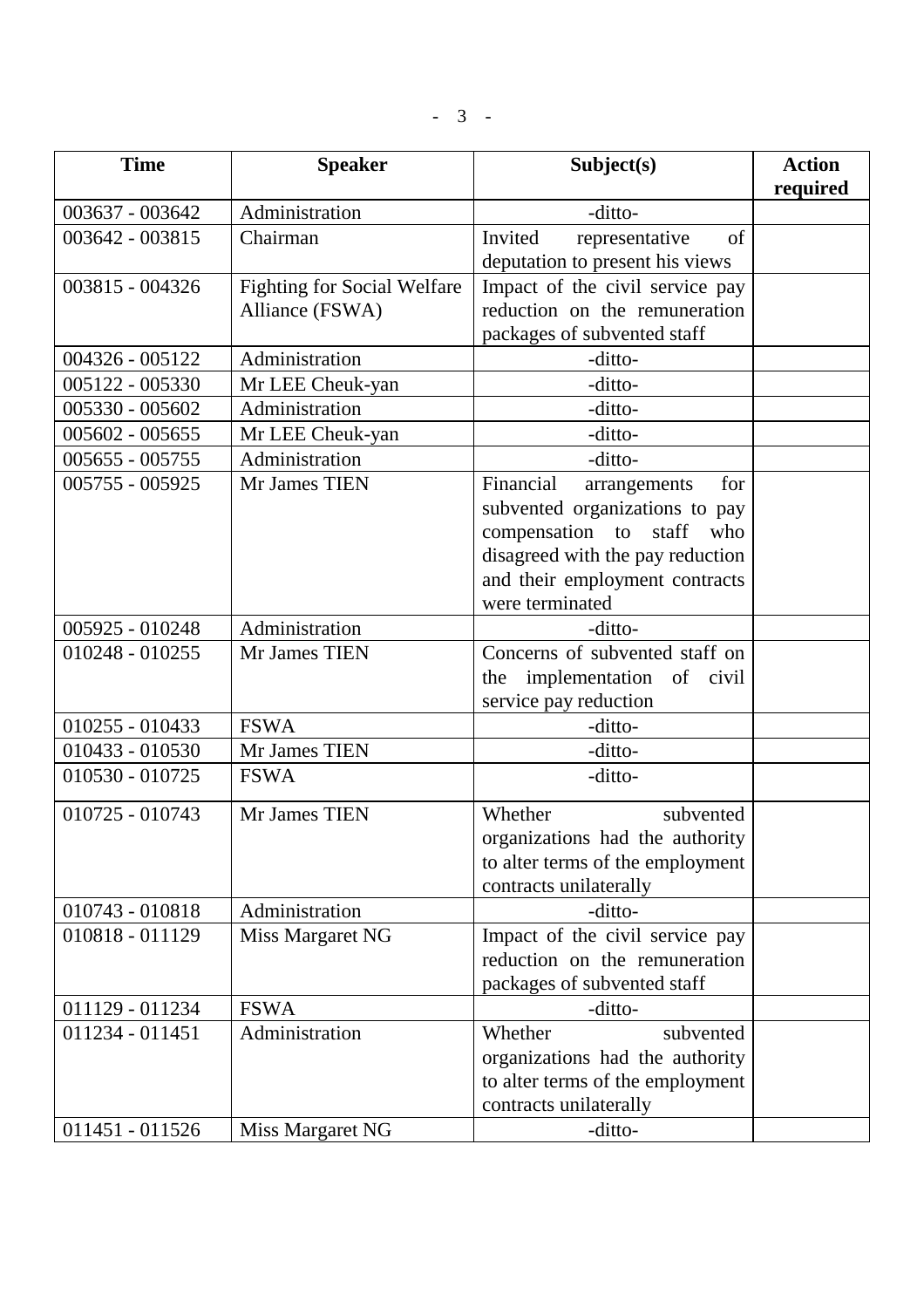| <b>Time</b>       | <b>Speaker</b>     | Subject(s)                                                                                                                                            | <b>Action</b><br>required |
|-------------------|--------------------|-------------------------------------------------------------------------------------------------------------------------------------------------------|---------------------------|
| 011526 - 011532   | Chairman           | -ditto-                                                                                                                                               |                           |
| 011532 - 011818   | Administration     | Whether<br>subvented<br>organizations had the authority<br>to alter terms of the employment<br>contracts unilaterally                                 |                           |
| 011818 - 012041   | Mr LEE Cheuk-yan   | -ditto-                                                                                                                                               |                           |
| 012041 - 012158   | Administration     | -ditto-                                                                                                                                               |                           |
| 012158 - 012231   | Miss Margaret NG   | Lump-sum grant arrangements<br>for subvented organizations                                                                                            |                           |
| 012231 - 012259   | Chairman           | -ditto-                                                                                                                                               |                           |
| 012259 - 012319   | Miss CHAN Yuen-han | -ditto-                                                                                                                                               |                           |
| 012319 - 012416   | Chairman           | -ditto-                                                                                                                                               |                           |
| 012416 - 012438   | Miss Margaret NG   | Clause 3                                                                                                                                              |                           |
| 012438 - 012653   | Administration     | -ditto-                                                                                                                                               |                           |
| 012653 - 012736   | Miss Margaret NG   | Difference<br>$\mathbf{a}$<br>between<br>accordance<br>with"<br>"by"<br>and<br>reference to" in clause $3(3)$                                         |                           |
| 012736 - 013218   | Administration     | -ditto-                                                                                                                                               |                           |
| 013218 - 013306   | Miss Margaret NG   | Clauses $3(3)$ , $4(3)$ and 5                                                                                                                         |                           |
| 013306 - 013320   | Administration     | -ditto-                                                                                                                                               | Admin                     |
| 013320 - 013428   | Mr Albert HO       | consider<br>To<br>providing<br>a<br>definition of "civil servants" in<br>clause 2 of the Bill                                                         |                           |
| 013428 - 013740   | Administration     | -ditto-                                                                                                                                               | Admin                     |
| 013740 - 013834   | Mr Albert HO       | Application of clause 3                                                                                                                               |                           |
| 013834 - 013902   | Chairman           | -ditto-                                                                                                                                               |                           |
| 013902 - 014012   | Administration     | -ditto-                                                                                                                                               |                           |
| 014012 - 014040   | Mr Albert HO       | Monitoring the remuneration<br>packages of public officers in<br>statutory bodies and publicly<br>funded bodies                                       |                           |
| $014040 - 014058$ | Administration     | -ditto-                                                                                                                                               |                           |
| 014058 - 014112   | Mr Albert HO       | Review of the remuneration<br>senior<br>packages<br>of<br>the<br>executives<br>of<br>the<br>selected<br>bodies<br>statutory<br>and<br>other<br>bodies |                           |
| 014112 - 014225   | Administration     | -ditto-                                                                                                                                               | Admin                     |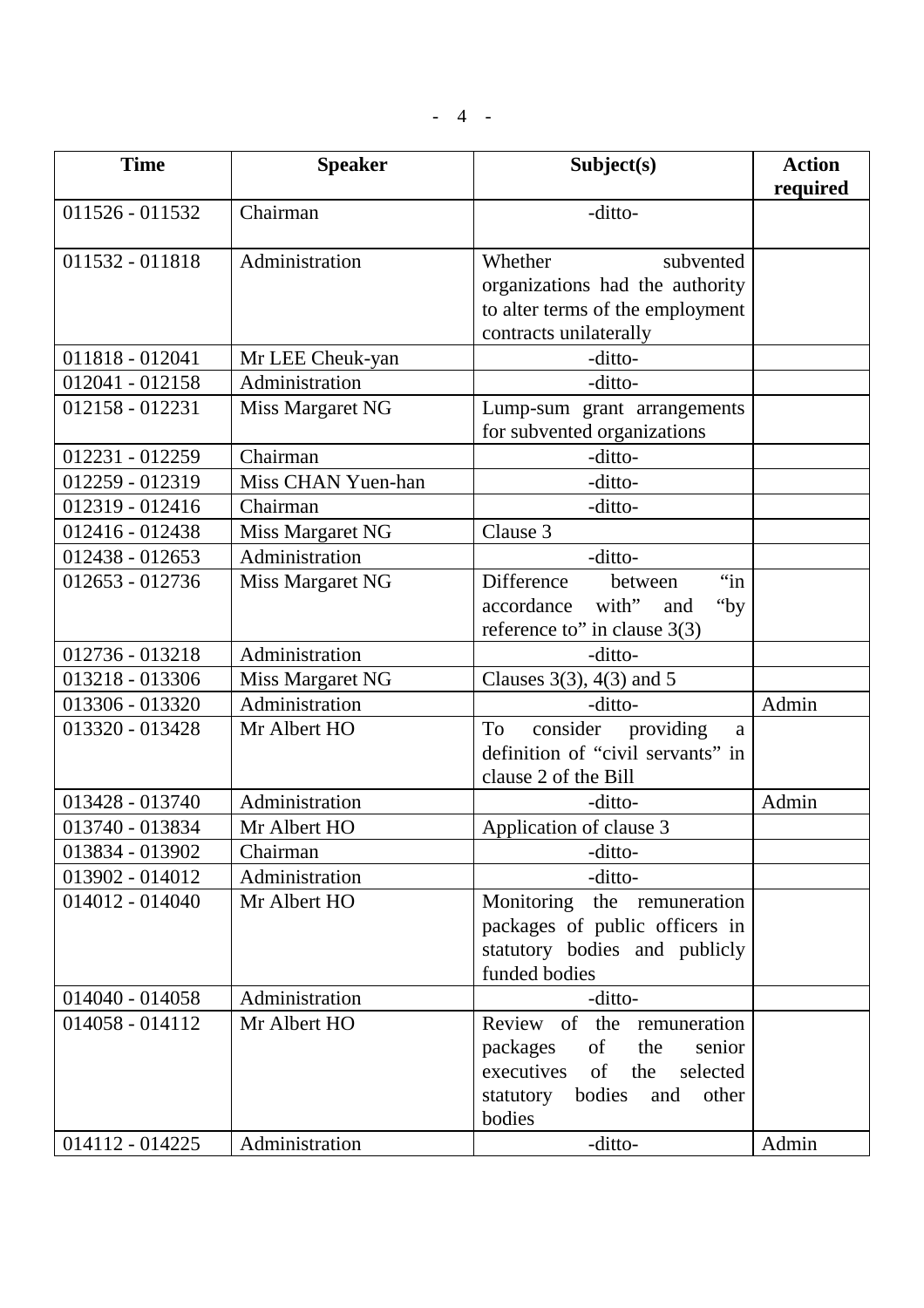| <b>Time</b>       | <b>Speaker</b>          | Subject(s)                         | <b>Action</b> |
|-------------------|-------------------------|------------------------------------|---------------|
|                   |                         |                                    | required      |
|                   |                         |                                    |               |
| 014225 - 014300   | Mr NG Leung-sing        | List of statutory bodies and       | Admin         |
|                   |                         | publicly funded bodies which       |               |
|                   |                         | were not covered by the Bill       |               |
| 014300 - 014327   | Mr LEE Cheuk-yan        | Impact of the civil service pay    | Admin         |
|                   |                         | reduction on the remuneration      |               |
|                   |                         | packages of subvented staff        |               |
| 014327 - 014349   | Chairman                | -ditto-                            |               |
| 014349 - 014526   | Mr LEE Cheuk-yan        | -ditto-                            |               |
| 014526 - 014644   | Administration          | -ditto-                            |               |
| 014644 - 014703   | Mr LEE Cheuk-yan        | -ditto-                            |               |
| 014703 - 014731   | Administration          | -ditto-                            |               |
| 014731 - 015148   | Miss Margaret NG        | Clause $3(3)$ and impact of the    | Admin         |
|                   |                         | Bill on the staff of the Office of |               |
|                   |                         | The Ombudsman                      |               |
| 015148 - 015623   | Administration          | -ditto-                            |               |
| 015623 - 015716   | <b>Miss Margaret NG</b> | -ditto-                            |               |
| 015716 - 015738   | Administration          | -ditto-                            |               |
| 015738 - 015802   | Mr Albert HO            | Impact of the civil service pay    |               |
|                   |                         | reduction on the staff of the      |               |
|                   |                         | Legislative Council Secretariat    |               |
| 015802 - 015814   | Administration          | -ditto-                            |               |
| 015814 - 020021   | Legal Adviser           | -ditto-                            |               |
| $020021 - 020155$ | Mr NG Leung-sing        | List of statutory bodies and       |               |
|                   |                         | publicly funded bodies covered     |               |
|                   |                         | by the Bill                        |               |
| 020155 - 020242   | Chairman                | -ditto-                            |               |
| 020242 - 020321   | Administration          | -ditto-                            |               |
| 020321 - 020347   | Chairman                | -ditto-                            |               |
| 020347 - 020415   | Administration          | -ditto-                            |               |
| 020415 - 020437   | Mr NG Leung-sing        | -ditto-                            |               |
| 020437 - 020555   | Chairman                | -ditto-                            |               |
| $020555 - 020621$ | Administration          | -ditto-                            |               |
| 020621 - 020742   | Chairman                | Date of next meeting               |               |

**Note: The audio records of the above proceedings are kept at the Legislative Council Library**